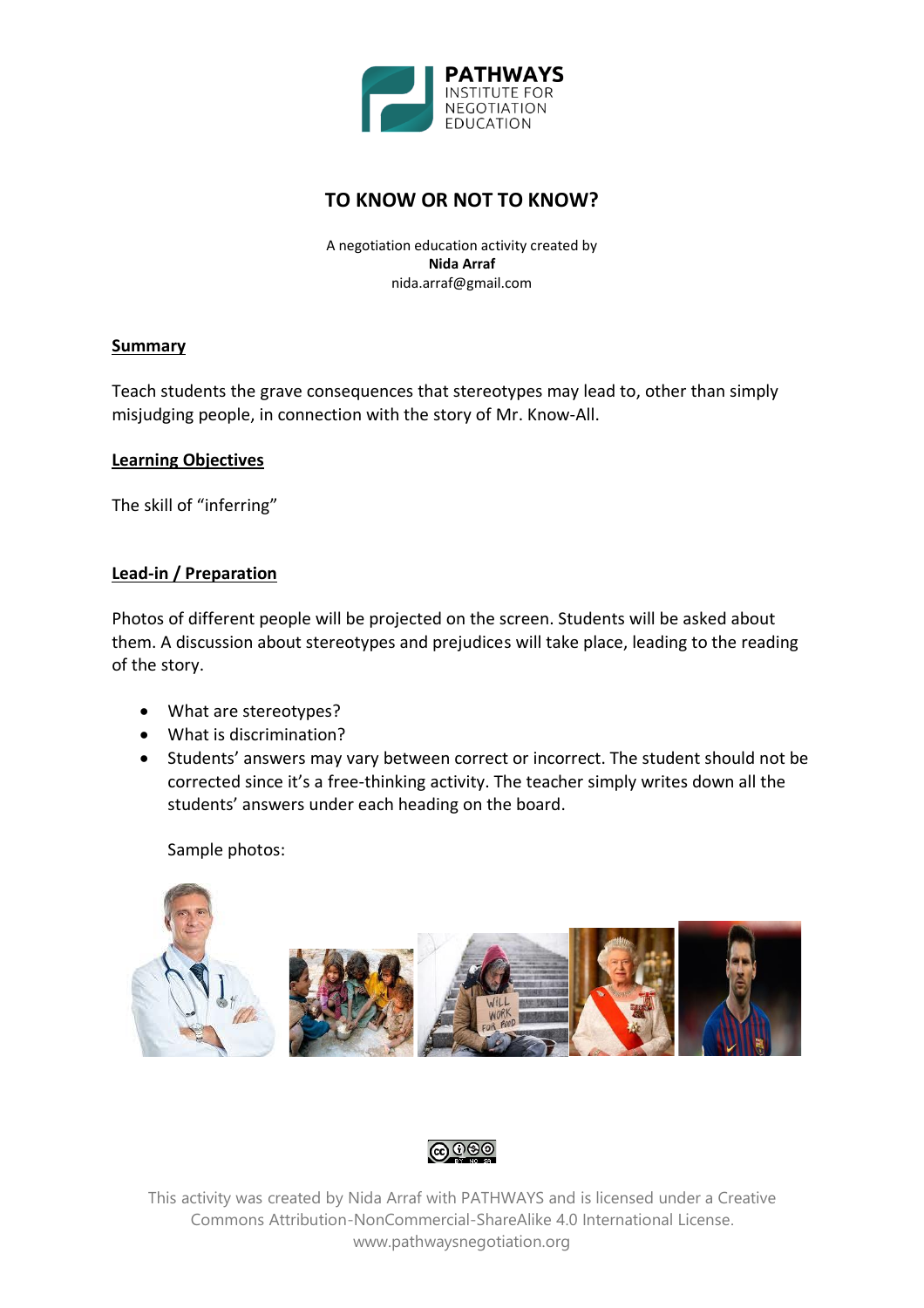

### **Estimated Class-Time Required**

- 20 minutes for the activity.
- 25 minutes to start reading the story.

## **Description of Activities**

# *(LEAD IN ACTIVITY)*

- Teacher projects one of the photos and asks what do you see?
- Students start giving their answers (no answer is incorrect).
- Teacher projects the rest of the photos and asks the students to tell her what they see.
- Students are then asked to turn to their partner and talk about the photos they see. They must use the skill of inferring (taught previously) to talk about the photos.
- The teacher then asks them to talk about the photos and writes the answers/comments on the board.
- The students are asked "why did you infer this?", "what made you come to this decision?".
- After most of the students give their answers, the teacher proceeds with introducing the story and reading it with the class.

### **Key Vocabulary / Phrases**

Teaching the terms "typecasts," "prejudice" and "discrimination."

### **Assessment**

Questions about the story to make connections between characters and what is happening in the story. The students answer these after reading Mr. Know-All and understanding it. (See below)

# **Reflection**

- Talk about the different characters and if they have anything in common.
- Discuss consequences of stereotypes and prejudices as they appeared in the story.
- Write a character profile about the main characters in the story.

# **@** ලෙ

This activity was created by Nida Arraf with PATHWAYS and is licensed under a Creative Commons Attribution-NonCommercial-ShareAlike 4.0 International License. www.pathwaysnegotiation.org